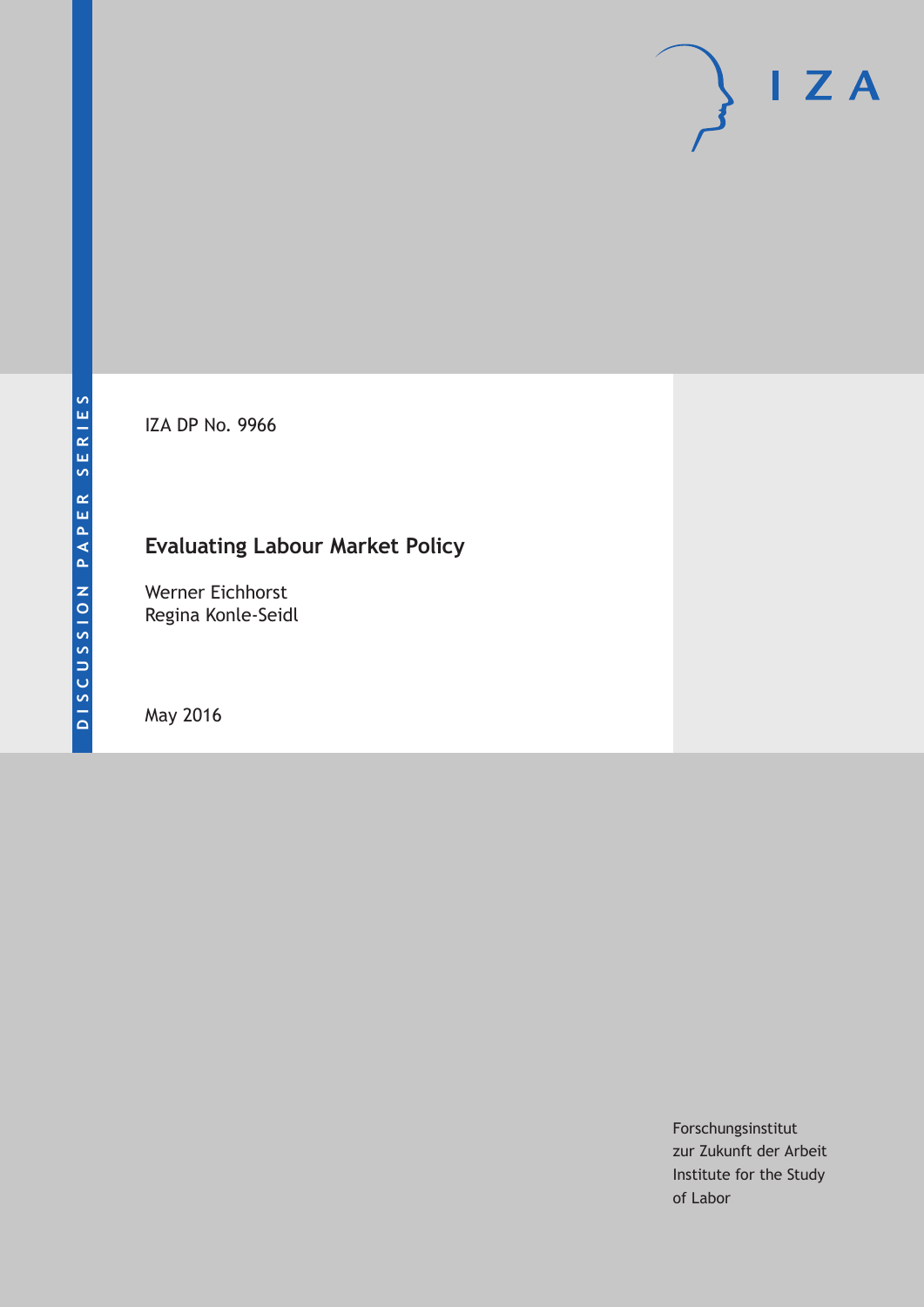# **Evaluating Labour Market Policy**

**Werner Eichhorst**  *IZA* 

**Regina Konle-Seidl**  *IAB* 

Discussion Paper No. 9966 May 2016

IZA

P.O. Box 7240 53072 Bonn Germany

Phone: +49-228-3894-0 Fax: +49-228-3894-180 E-mail: iza@iza.org

Any opinions expressed here are those of the author(s) and not those of IZA. Research published in this series may include views on policy, but the institute itself takes no institutional policy positions. The IZA research network is committed to the IZA Guiding Principles of Research Integrity.

The Institute for the Study of Labor (IZA) in Bonn is a local and virtual international research center and a place of communication between science, politics and business. IZA is an independent nonprofit organization supported by Deutsche Post Foundation. The center is associated with the University of Bonn and offers a stimulating research environment through its international network, workshops and conferences, data service, project support, research visits and doctoral program. IZA engages in (i) original and internationally competitive research in all fields of labor economics, (ii) development of policy concepts, and (iii) dissemination of research results and concepts to the interested public.

IZA Discussion Papers often represent preliminary work and are circulated to encourage discussion. Citation of such a paper should account for its provisional character. A revised version may be available directly from the author.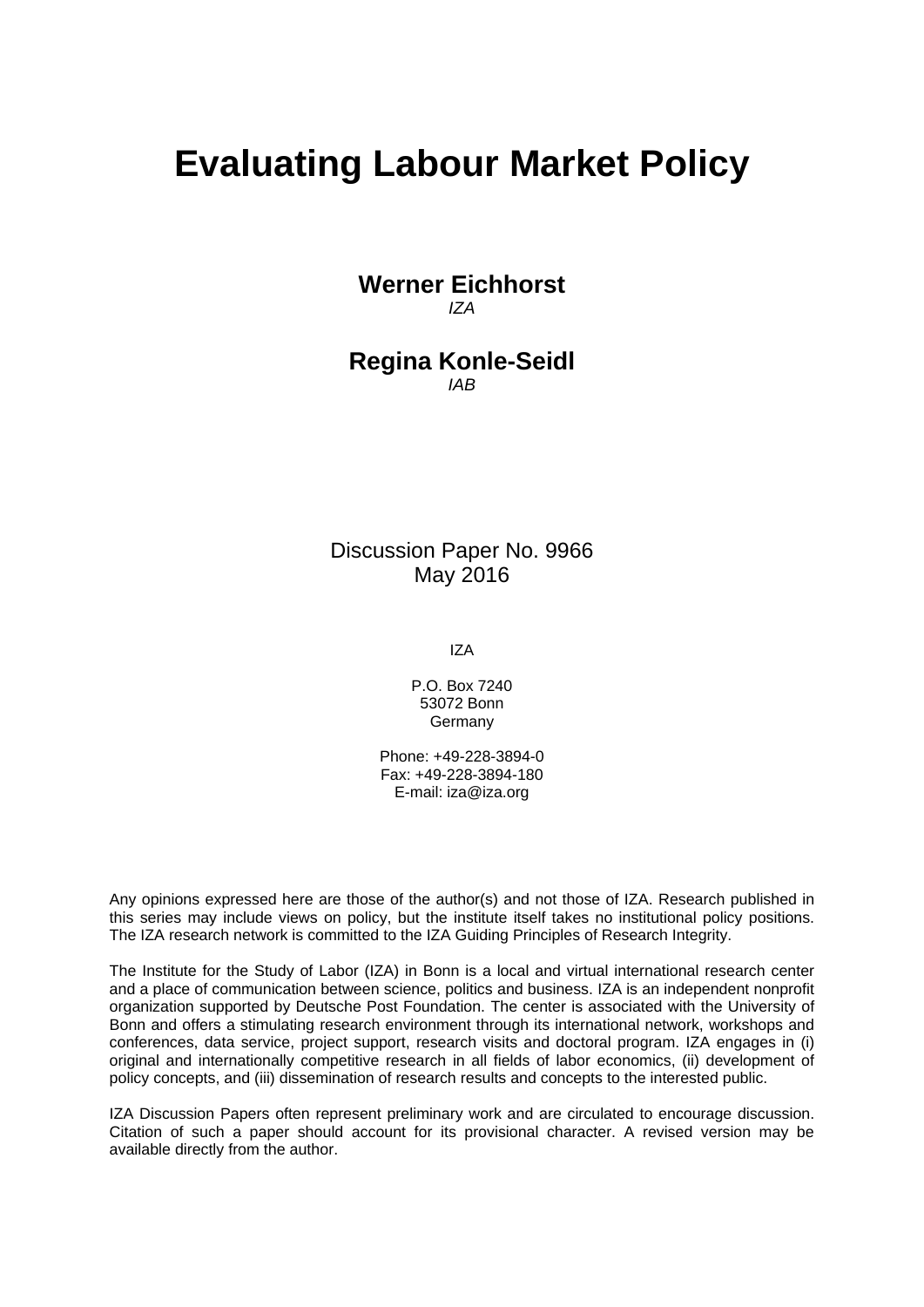IZA Discussion Paper No. 9966 May 2016

## **ABSTRACT**

## **Evaluating Labour Market Policy**

Labour market institutions are deemed to have a great influence on the level and structure of employment. This holds for regulation on employment protection, minimum wages or tax/benefit systems as well as active labour market policies. This is why policy makers implement labour market reforms in order to stimulate job creation. The hope linked to labour market reforms is a sustainable reduction of structural and cyclical unemployment. This chapter reviews major approaches and findings on the evaluation of the impact of different labour market institutions but pays particular attention to active labour market policies that play an important role in the portfolio of economic policy makers in many OECD countries for several decades. Rigorous evaluation in this field has grown rapidly since the early 2000s. Describing concrete evaluation studies we focus on the important role of good data, methodological problems and discuss the impact on participants as well as possible effects on non-participants. We further describe how to investigate whether a programme also achieved positive net effects at a macroeconomic level. Finally, we have a closer look on policy implications and interactions with other institutional features.

JEL Classification: J08, J65, J68

Keywords: active labour market policies, evaluation, labour market institutions, employment protection

Corresponding author:

Werner Eichhorst IZA P.O. Box 7240 53072 Bonn Germany E-mail: Eichhorst@iza.org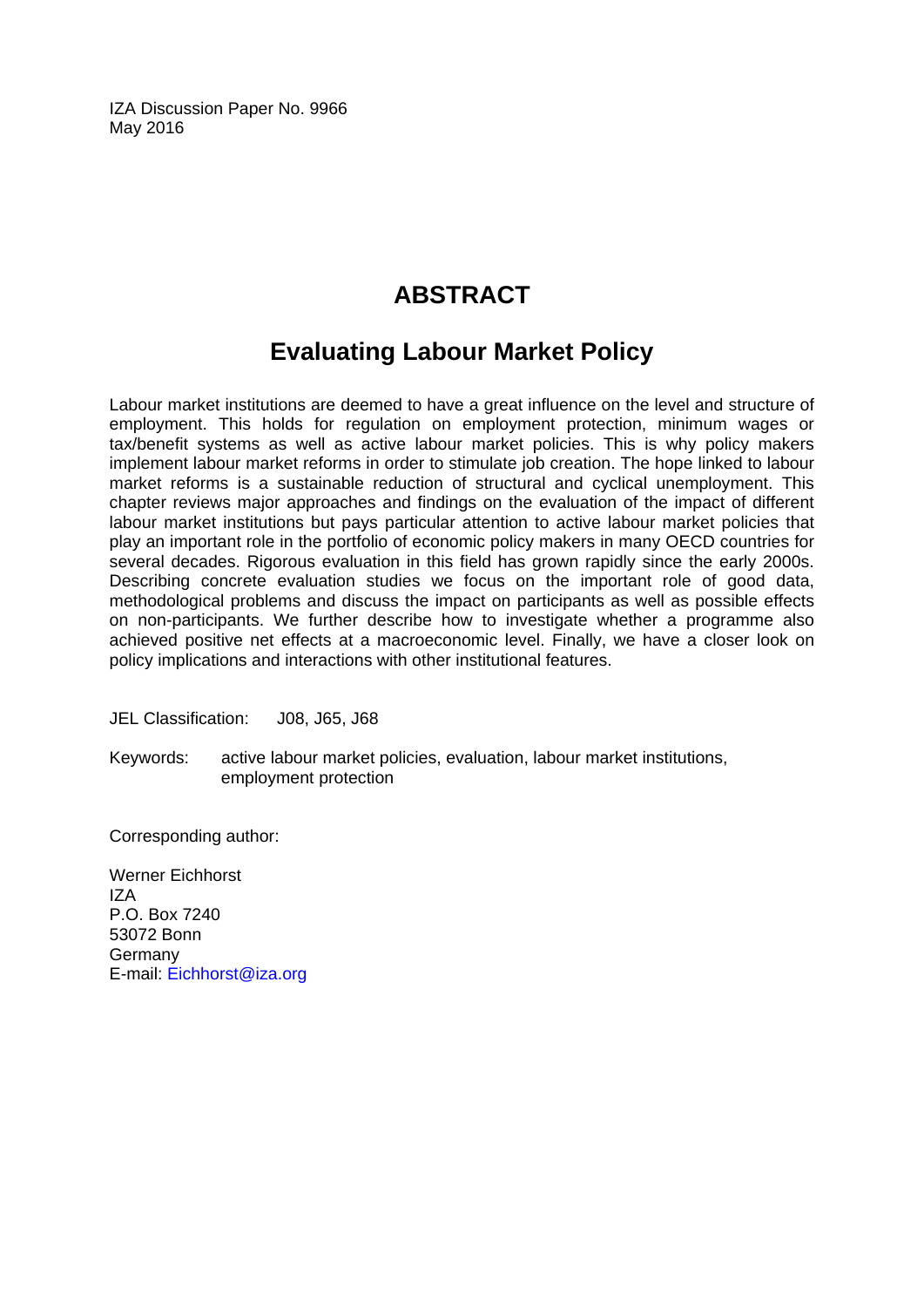#### **Introduction**

Labour market institutions are deemed to have a great influence on the level and structure of employment, i.e. the number and the type and quality of jobs available. This holds for institutional features such as the regulation of employment protection (e.g. dismissal protection, fixed-term contracts), minimum wages, the tax/benefit system as well as active labour market policies (ALMP). This is why policy makers implement labour market reforms in order to stimulate job creation. The hope linked to labour market reforms is a sustainable reduction of structural and cyclical unemployment. This chapter reviews major approaches and findings on the evaluation of the impact of different labour market institutions but pays particular attention to active labour market policiesthat play an important role in the portfolio of economic policy makers in many OECD countries for several decades. Most notably, in the aftermath of the Great Recession there is renewed interest in the potential for active labour market policies (ALMP's) to help ease a wide range of labour market problems, including youth unemployment and persistent joblessness among displaced adults. But do active labour market policy interventions deliver? Rigorous evaluation in this field has grown rapidly since the early 2000s so that we can now rely on a huge body of evidence across countries, programmes, subgroups of participants and time horizons. Describing concrete evaluation studies we focus on the important role of good data, methodological problems and discuss the impact on participants as well as possible effects on non-participants. We further describe how to investigate whether a programme also achieved positive net effects at a macroeconomic level. Finally, we have a closer look on policy implications and interactions with other institutional features.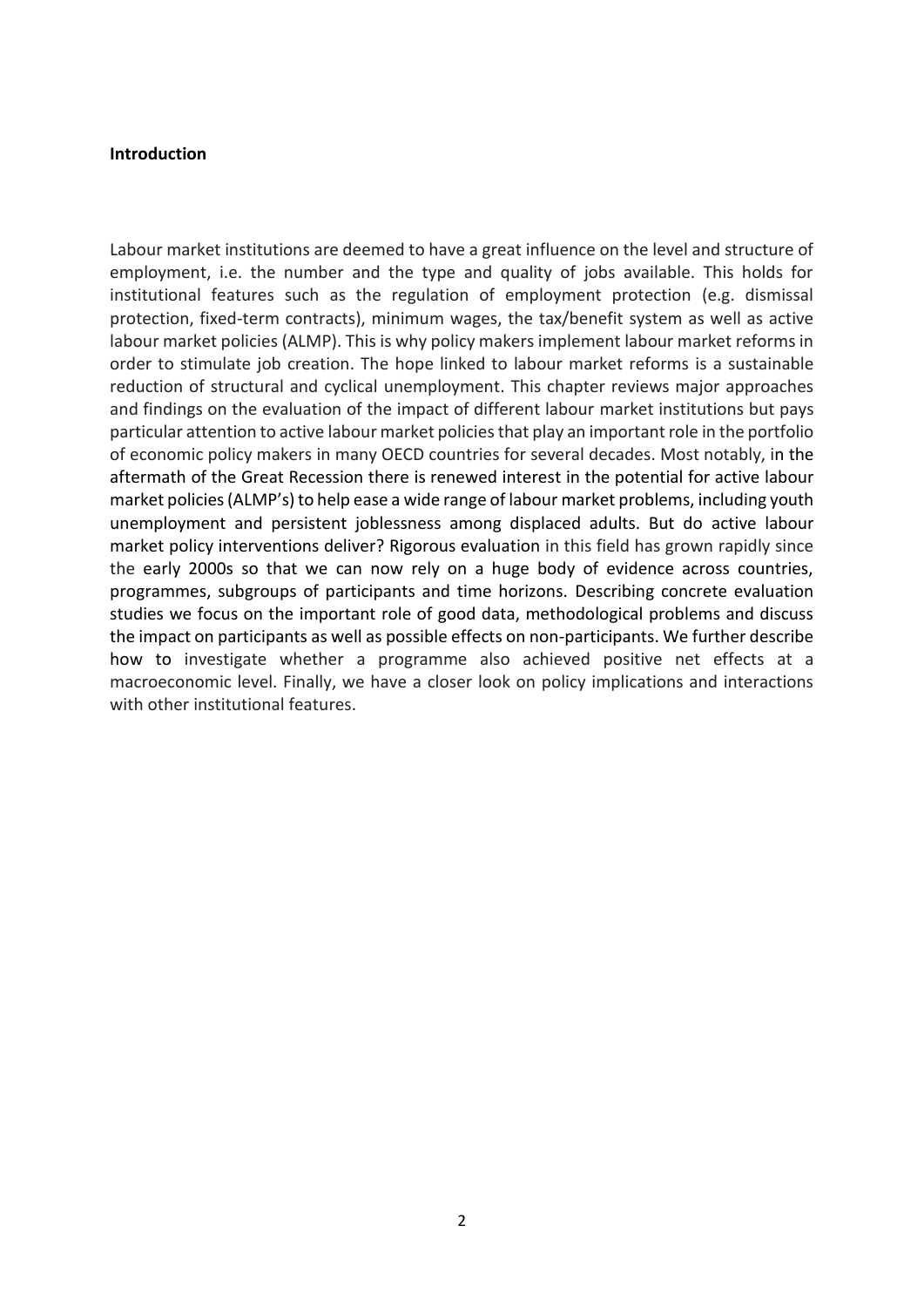#### **1. Labour market institutions and labour market reforms**

Since about two decades labour market institutions have received increasing attention as means to explain long-lasting differences in the employment performance between developed countries, most notably persistence divergence in employment and unemployment rates. Institutions are seen as mechanisms that influence the speed and scope of adjustment to economic shocks, with institutions translating economic fluctuations into employment responses via more or less flexibility of wages (see Eichhorst, Feil and Braun 2008). Influential studies such as Layard, Nickell and Jackman (1991), Nickell (1997), Blanchard and Wolfers (2000), and, most important, the OECD Jobs Study (1994) have aimed at establishing links between employment and unemployment rates and structures and institutional arrangements. Core institutions addressed include the wage setting system as regards bargaining coverage and centralization, the generosity of unemployment benefits, spending on active labour market policies, the taxes and contributions raised on labour and, last but not least, the regulation of the labour market via employment protection. The general argument made was that overly protective labour market institutions distort the functioning of price and wage setting mechanisms, thereby leading to higher unemployment and a delayed adaptation after economic shocks. While generous unemployment benefits and high union density were argued to be associated with higher unemployment, the role of active labour market policy spending and bargaining coordination were identified as factors contributing positively to a decline in unemployment. The effect of employment protection was perceived as more ambiguous. Despite the strong influence of these contributions on the broader discourse about labour market institutions and reforms, also promoted via the first version of the OECD Jobs Strategy, the evidence presented received some criticism, in particular referring as regards the robustness of some findings (see, e.g. Baccaro and Rei 2007).

Since these early studies on institutions and employment performance, improved indicators representing country-level institutions have been developed which allow for a more finegrained picture of national institutional arrangements. In addition, more countries and years could be included in later studies, thereby mitigating the problem of a very limited number of observations. Furthermore, in response to the notable difference in employment performance observed and analysed over the 1990s, most labour markets in Europe underwent major reforms over the last decades, mostly intended to stimulate additional job creation and limit benefit dependency. Typical reform elements are increased wage flexibility facilitated by declining and more decentralized bargaining, a partial change of employment protection legislation in countries with relatively strict dismissal protection leading to more deregulated segment of so-called non-standard types of employment such as fixed-term contracts and temporary agency work and stronger efforts to make benefit receipt formally and in practice more conditional upon participation in active labour market measures and effective job search efforts (see the section below). Of course, both academics and policy makers have developed a strong interest in evaluating the specific and combined impacts of such reforms on labour market performance.

With respect to this a highly influential and comprehensive assessment of employment performance related to institutional determinants was presented by Bassanini and Duval in 2006 in the context of the reassessment of the OECD Jobs Strategy. They use new indicators,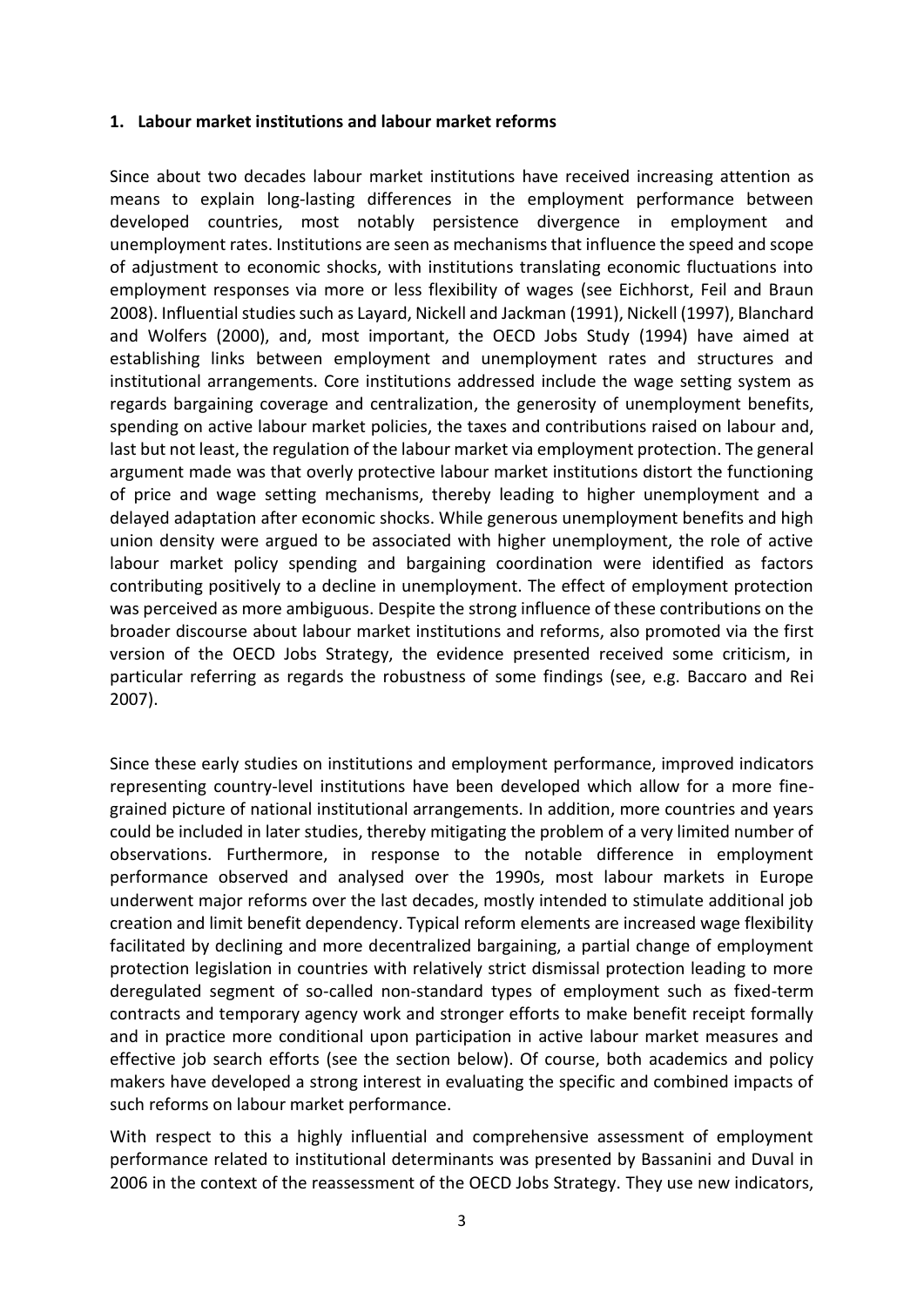different lengths of time series and alternative specifications for their reassessment of the role of policies and institutions in explaining employment and unemployment patterns in developed countries. Their work also takes up the criticism of lacking robustness in estimations. Their checks include different choices of the estimation samples, alternative model specifications and estimation techniques. Regarding their regressions on the institutional determinants of unemployment in a panel of 21 OECD countries over the years from 1982 to 2003, they find a positive effect of generous unemployment benefits, a large tax wedge and strict product market regulation on unemployment while bargaining centralization or coordination tends to lower unemployment. This basically mirrors the findings of earlier studies. These factors also influence the specific employment rates of particular groups that tend to exhibit a lower employment level if not supported by suitable institutions. Bassanini and Duval also stress the particular importance of interactions between institutions (and reforms) in explaining employment performance. With respect to the core set of labour market institution, they use the a set of institutional indicators, many of them developed by the OECD, that can now be considered a widely used standard, including the unemployment benefit replacement rates for different types of workers, the labour tax wedge (and marginal tax rates for specific groups), the OECD summary indicator for employment protection legislation, an aggregate indicator on collective bargaining and public expenditures on active labour market policies.

Despite these achievements, however, still a large extent to abstraction from specific subnational variations is required in order to allow for cross-country comparisons. Over the last year empirical investigations focused for example on the role employment protection outside national legislation, i.e. de facto enforcement of dismissal protection by court rulings, specific provisions laid down in collective bargaining and particular exemptions (Venn 2009), thereby complementing the information from the widely used OECD employment protection legislation indicator. Still comprehensive country coverage and time series data continue to rely on the legislative information only. The same holds for most recent attempts at measuring formal national availability criteria as a way to link unemployment benefit generosity to the implementation of activation policies that cannot easily be identified via spending on active labour market policies (see Venn 2012 and Langenbucher 2015).

Furthermore, complementing these broad comparative studies a large bulk of literature has emerged around particular areas of institutional elements. This can probably best be illustrated by the example of employment protection legislation. The deregulation of employment protection focusing on a more liberal access to fixed-term contracts has changed the functioning of labour markets as different types of contracts have become available to both employers and employees or job-seekers. The empirical question that has attracted most attention both, by policy makers and by researchers is to what extent the deregulation of temporary employment has created additional opportunities to enter the labour market and to move to permanent positions after an initial fixed-term contract compared to a situation without or with more restrictive temporary employment options. Advocates of fixed-term employment opportunities tend to stress the need to flexibilize the labour market in order to facilitate the creation of additional jobs as well as the stepping-stone character of these jobs particularly for young people and other labour market entrants. In contrast, critics would argue that fixed-term contracts run the risk of protracted sequences of precarious employment without a realistic chance of promotion, but putting pressure on the quality of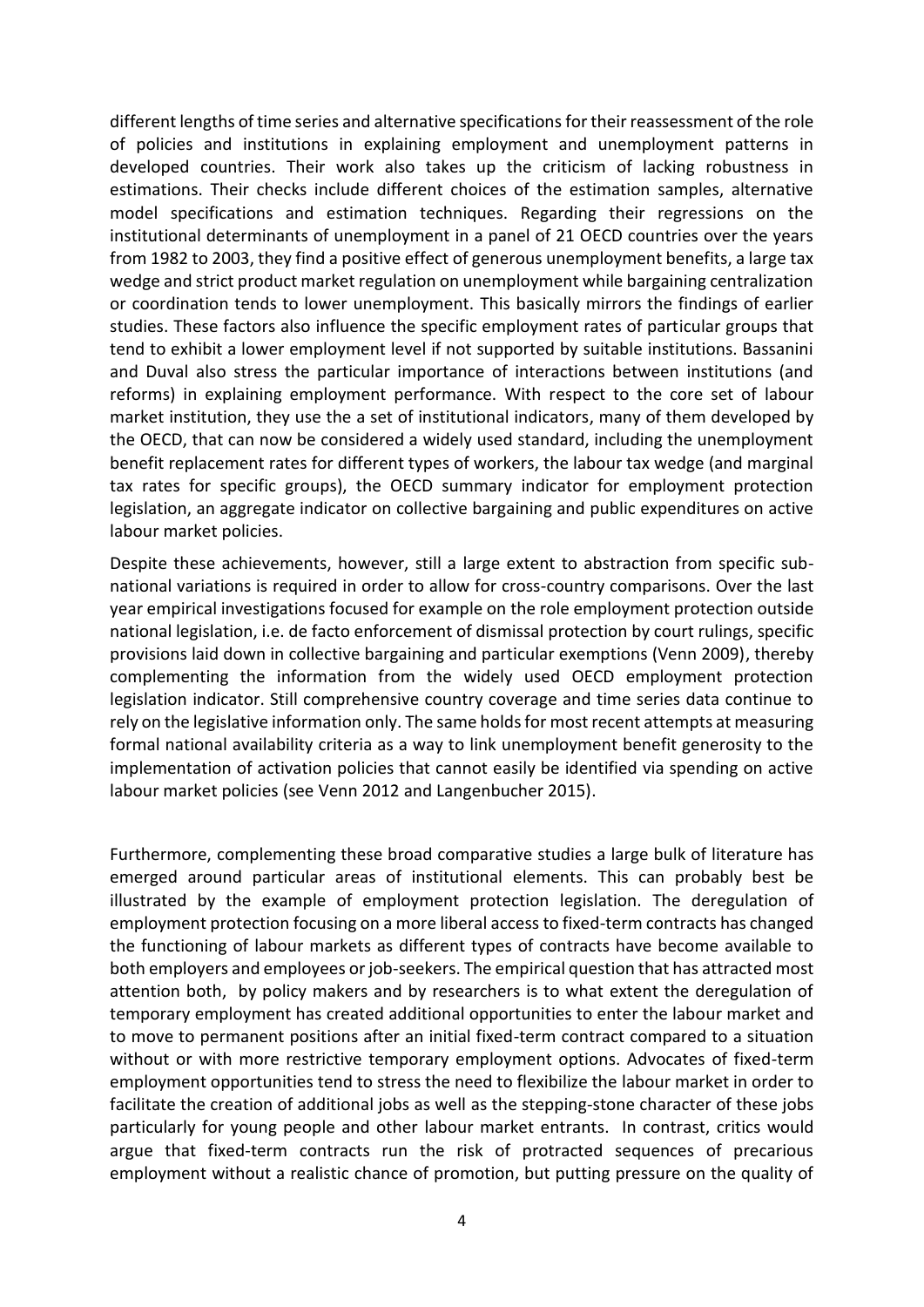jobs even in other segments of the labour market (for a review of the evidence see Eichhorst 2014). 1

The effects of employment protection regulation and its reforms can be analysed in a multivariate manner at the macro level, using indicators such as the (youth) unemployment or employment rate or the share of fixed-term contracts in different country and/or at different points in time as dependent variables and (changes of) employment regulation as the main explanatory factor. In fact, this has typically been done in the studies discussed above. However, this approach does not allow for empirical conclusions regarding the consequences of employment protection regulation or re-regulation on individual labour market careers. To achieve that, the labour market status of individuals needs to be observed over a certain period of time. Hence, longitudinal datasets are required – or at least crosssectional data that provide reliable retrospective information. Taking into account individual characteristics and contextual variables as well as information on the institutional constellation, most notable regarding the regulation of dismissal protection and access to different form of temporary employment allows for the analysis of the consequences of being in a fixed-term contract at a certain point in time. Empirical studies can either compare most similar individuals passing through fixed-term contracts with those not in a temporary job or analyse individual labour market trajectories before and after a reform of employment protection.

Taking a classical study as an example, Blanchard and Landier (2002) make a clear point that the introduction of fixed-term contracts in a highly regulated labour market such as the French one can have ambiguous results in practice despite being aimed at reducing notoriously high youth unemployment. Using French survey and panel data from 1983 to 2000, they can show that the labour market for young labour market entrants was particularly affected. The share of fixed-term contracts increased heavily whereas young people were less employed on a permanent basis, while unemployment remained rather constant over time. The transition from unemployment to employment became easier in the 1980s, but in the 1990s the situation was more difficult for young people so there was no clear effect on youth unemployment. In both periods permanent hirings decreased, rates of transition from fixedterm to permanent contracts fell and more young people remained in temporary jobs. The 1990 were also characterized by a longer transition period from fixed-term to permanent employment, albeit still a bit shorter than compared to the transition from unemployment to permanent jobs, and a growing wage gap between fixed-term and permanent jobs, pointing at the unintended development of a segment of low-productivity jobs.

Complementary to this study, Berton, Devicienti and Pacelli 2011 use employer-employee panel data. The authors can show that in Italy the type of temporary contract actually determines the stepping stone potential. They find that temporary jobs can improve the chance of transition to permanent jobs compared to being or staying unemployed, however, in the Italian context transition periods are rather long and exhibit repeated temporary employment spells. Training contracts appear as more conducive to a successful transition whereas freelance jobs and heavily subsidised fixed-term contracts offer little opportunities.

**.** 

 $1$  The subsequent section is partly based on this paper.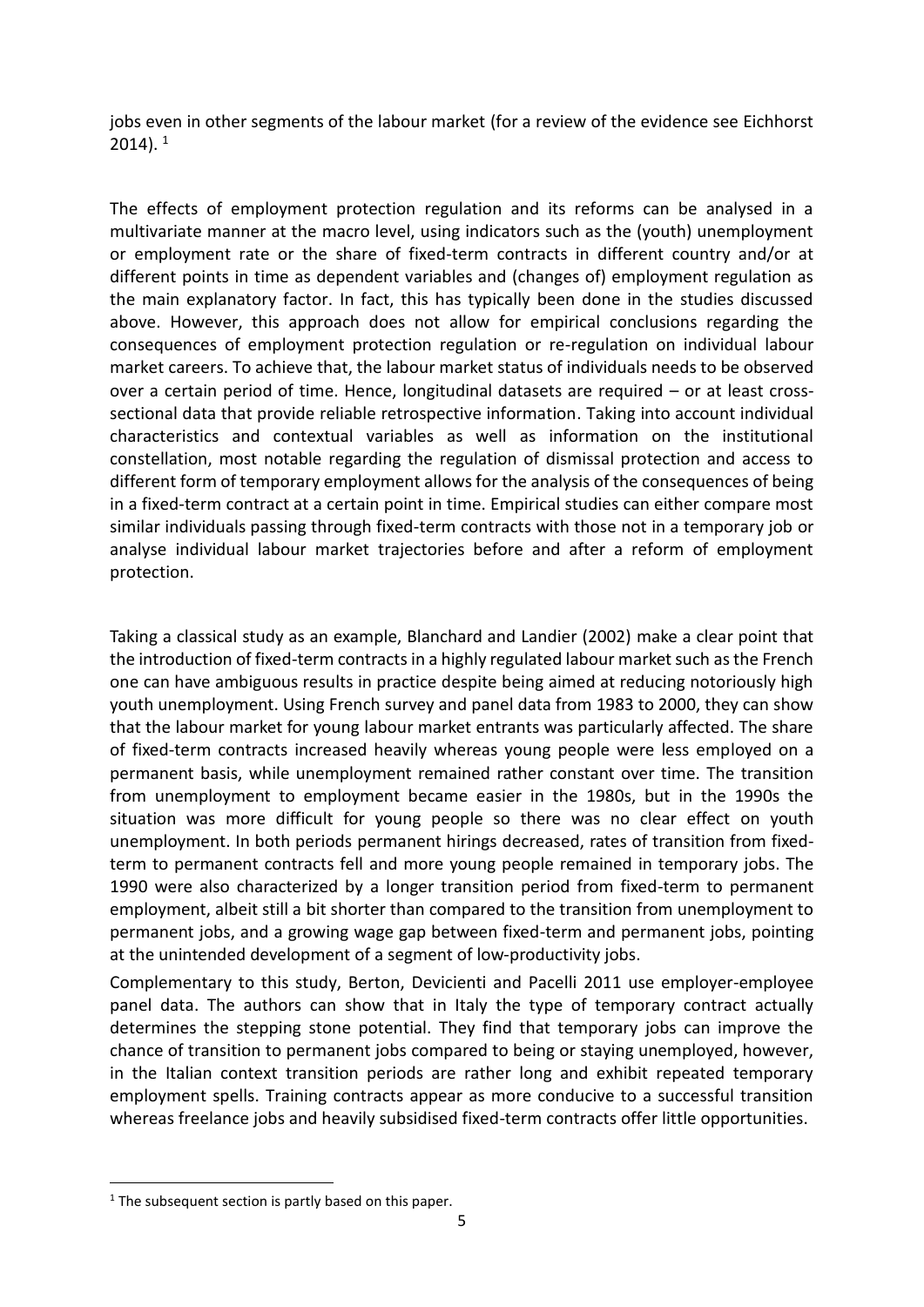Quite in contrast to this, Boockmann and Hagen see a good chance of promotion to permanent employment in Germany. In their 2008 paper, these two authors stress the role of fixed-term contracts as a screening instrument that acts as an extended probationary period. Using statistical matching, they can even show that job entries based on initial fixed-term employment are more stable than comparable entries via permanent contracts. In this context, fixed-term contracts have no negative impact on subsequent job stability, but rather they facilitate good matches between workers and jobs. According to McGinnity, Mertens and Gundert (2005) both high-skilled people and low-skilled labour market entrants pass more frequently through a phase of fixed-term employment in Germany compared to vocational trainees. Furthermore, they can show that after five years unemployment rates of initial fixedterm workers and those on an open-ended contract converge. Hence, in the German case there is less evidence of a lasting negative effect of fixed-term contracts as entry jobs on later careers. The trapping hypothesis seems to matter less in Germany in comparison with the screening mechanism.

To better understand cross-country differences, comparative studies have been used to study the crucial role of a whole range of labour market institutions and production regimes on the importance and the potential stepping stone effect of fixed-term contracts. Gash (2008), for example, uses the European Community Household Panel study to analyse the differences in transition rates from fixed-term to permanent employment in France, West Germany, Denmark and the United Kingdom between 1995 and 2001. She finds the highest transition probabilities in Germany and the UK, followed by Denmark and France. These differences can be attributed to the institutional environment, which is not only constituted by employment protection legislation but also by vocational training and economic production regimes. The presence of a coordinated vocational training scheme can in fact explain why fixed-term workers face better permanent job perspectives in Germany, where these jobs often work as probation periods, by contrast to the severe segmentation of the labour market to the detriment of fixed-term workers in France, where the mobility to permanent jobs is difficult and unemployment spells are frequent, particularly concerning short-term publicly subsidised fixed-term jobs. In a similar type of study, Scherer (2004) analyses the consequences of labour market entry via low prestige jobs and fixed-term employment on later careers in Germany, Britain and Italy. Focussing on fixed-term jobs and short-term employment no disadvantageous effects of initial temporary employment on subsequent occupational positions are found, pointing at the role of these jobs as entry portals into the labour market. Finally, D'Addio and Rosholm (2005), in their pooled analysis for a sample of European countries using the European Community Household Panel show that job stability by way of a permanent job after a fixed-term contract depends on a number of individual and context variables. Among others, non-employment before taking up a fixed-term contract, low skills, elementary occupation and age, working in a small firm as well as public sector employment are negatively correlated with a successful transition to a permanent job.

As a response the Great Recession in 2008/09 many countries heavily affected by the crisis have started to reform employment protection again, sometimes going even further with the de-regulation of temporary employment, more prominently, however, also starting to liberalize dismissal protection and raising the requirements for temporary employment, thereby narrowing the regulatory gap between open-ended and fixed-term contracts to some extent. Examples for moves in this direction are to be found in Portugal, Spain and Italy (ILO 2015). Yet, evidence on a changed hiring behavior of employers under the new employment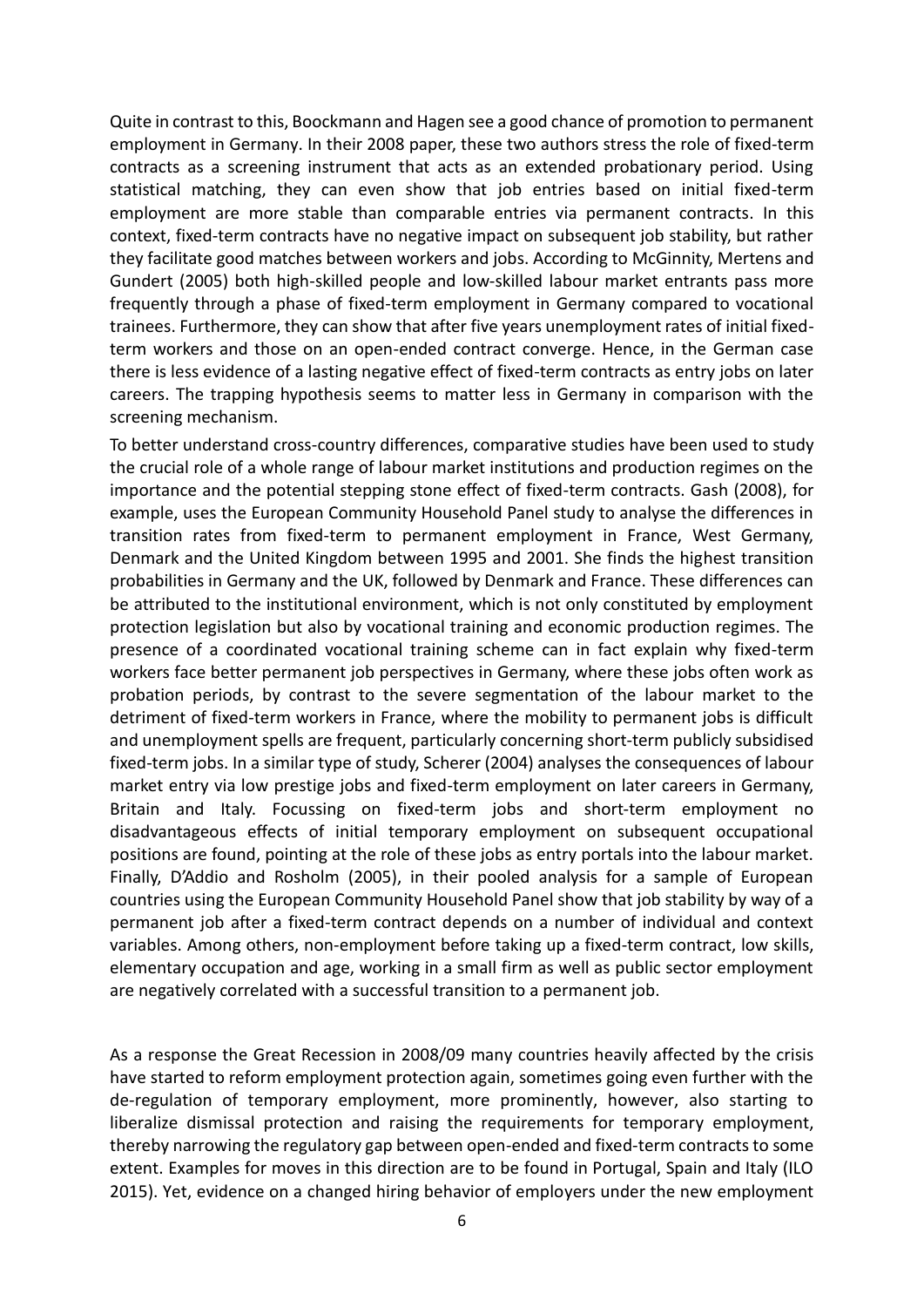protection regime is very limited so far. In fact, the shares of hirings on permanent contracts in all hirings which can be calculated using data from the European Labour Force Survey does not show a clear reaction to changes in the employment protection indicators developed by the OECD. This may have to do with the fact that economic conditions are still somewhat fragile in many countries affected severely by the crisis and that reforms have only been adopted very recently in some countries so that they would need some additional time and a certain increase in labour demand to have a significant impact (see Eichhorst, Marx and Wehner 2016 for an interim assessment).

## **2. Evaluation of active labour market policies**

**.** 

According to the international classification of EUROSTAT<sup>2</sup>, labour market policy (LMP) can be described as public interventions in the labour market aimed at reaching its efficient functioning and correcting disequilibria and which can be distinguished from other general employment policy interventions in that they act selectively to favour particular groups in the labour market. Interventions are divided into *measures, services and supports.* Services and measures are characterised as active labour market policy (ALMP) and financially supports as passive labour market policy. *Services* refer to labour market interventions where the main activity of participants is job-search related and *measures* refer to activities which constitute a full-time or significant part-time activity of participants during a significant period of time with the aim is to improve the vocational qualifications of participants, or the intervention provides incentives to take-up or to provide employment (including self-employment).

Active labour market policies (ALMPs) play an important role in the portfolio of economic policy makers in many OECD countries for several decades. ALMPs are seen as a means of combating cyclical and structural unemployment and promoting employment. In the aftermath of the Great Recession there is renewed interest in the potential for active labour market policies to help ease a wide range of labour market problems, including youth unemployment and persistent joblessness among displaced adults. In many countries, governments spend substantial amounts on measures of active labour market policy for unemployed workers with the aim of increasing their chances and speed of finding a job. The expenditures for ALMPs like job search assistance, training, wage subsidies and public employment may go above 1% of GDP in some countries. But do active labour market policy interventions deliver?

Credible evidence on the causal impacts of individual ALMPs has become available in Europe only since the early 2000s. In contrast, in the US, the evaluation of ALMPs has been developed already since since the 1980s. The obligation to evaluate large-scale public programs is enshrined in law. In European countries, a general catch-up development in terms of evaluation research can be observed in the last two decades. Considerable methodological progress has been made and data availability and quality has improved substantially. The "pursuit of evidence" might be more or less pronounced among policy makers across EU countries but evidence based ALMP making is nowadays a recognized claim in the political

<sup>2</sup> [http://ec.europa.eu/eurostat/documents/3859598/5935673/KS-GQ-13-002-EN.PDF/bc4d9da7-b375-4eb3-97c7-](http://ec.europa.eu/eurostat/documents/3859598/5935673/KS-GQ-13-002-EN.PDF/bc4d9da7-b375-4eb3-97c7-766ebf7b4aa0?version=1.0) [766ebf7b4aa0?version=1.0](http://ec.europa.eu/eurostat/documents/3859598/5935673/KS-GQ-13-002-EN.PDF/bc4d9da7-b375-4eb3-97c7-766ebf7b4aa0?version=1.0)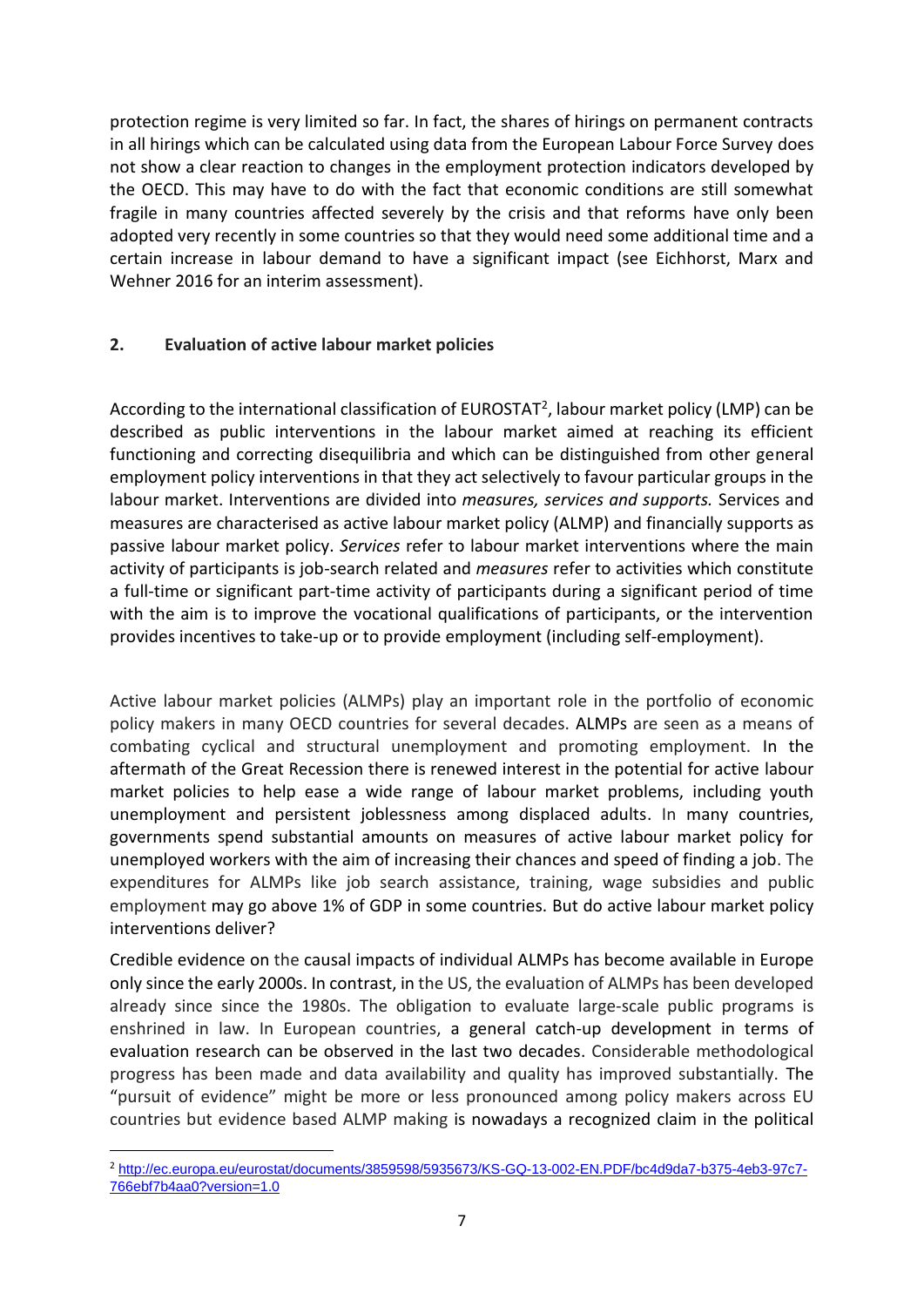landscape of several EU countries like Germany, Switzerland, Denmark, France, Sweden ant the UK. In some countries including Denmark, Germany, Sweden and France, randomized field experiments to evaluate different ALMPs have been implemented and active labour market policy in these countries is already a learning policy field with extremely high dynamics and designed in an intensive discourse between policy, practice and science. An excellent example of how evidence-based policy should be implemented is Denmark where not only single ALMPs but also treatment sequences based on relatively high case numbers are tested experimentally before the programme is introduced across the whole country. Ideally, evaluation researchers are already involved in the pilot design.

Within a relatively short period of time the number of impact evaluations has exploded, holding out the prospect of being able to learn from past studies what types of programmes work best, in what circumstances, and for whom. The standard empirical evaluations of labour market policy consider the direct effects ("treatment effects") of single programmes on their participants in terms of outcome variables like unemployment duration, re-employment rate or earnings after unemployment. They try to answer the key counterfactual question: "What would have happened to a programme participant if he or she had not participated in the programme?" The methods used in evaluating individual ALMPs are very sophisticated, ranging from experimental studies using random assignment to a variety of non-experimental methods using e.g. difference in difference analysis or propensity score matching to construct adequate comparison groups by so-called "statistical twins". Like in any evaluation the fundamental problem is to find a suitable comparison group to determine the actual (net) effect of the measure. Avoiding the problem of selectivity of observed and unobserved characteristics (e. g participants have a higher motivation compared to non-participants) is the big advantage in experimental studies because random assignment enables direct comparison between actual participants and actual non-participants. Additionally, noneconometric, qualitative methods are used to analyze the implementation process. They are also used when qualitative targets are set, or when existing data sets do not allow applying econometric methods.

#### **Microeconomic evidence provides information on what works**

**.** 

An ideal ALMP evaluation process involves three steps: (1) based on clearly defined success criteria it should be analyzed whether the participation in a measure is causal for improving the situation of the participating Individuals (2) Then, the question arises whether the individual success justifies the cost for the measure (3) Finally, it has to be to examined whether the measure has also achieved net positive effects on the aggregate level.

Available evidence shows that what works depends very much on jobseeker's profile and on type of measured outcome, i.e. short-term re-employment vs. long-term job stability effects. A recent meta-analysis by Card et al. (2015) of impact estimates from over 200 econometric evaluations from around the world show that on average ALMPs have relatively small effects. The average short run impacts on employment are close to zero<sup>3</sup> but become more positive

<sup>&</sup>lt;sup>3</sup> Card et al. (2015) classify programmes into broad types: Training programs including classroom and on-the-job training; job search assistance programmes, private subsidy programmes; sanction/threat programmes and subsidized public sector job programmes. They estimate the effect size, i.e. the impact on the probability of employment on the programme group programme group, divided by the standard deviation of employment in the comparison group of about 0.04 (standard deviation units) and not significantly different from zero in the short run.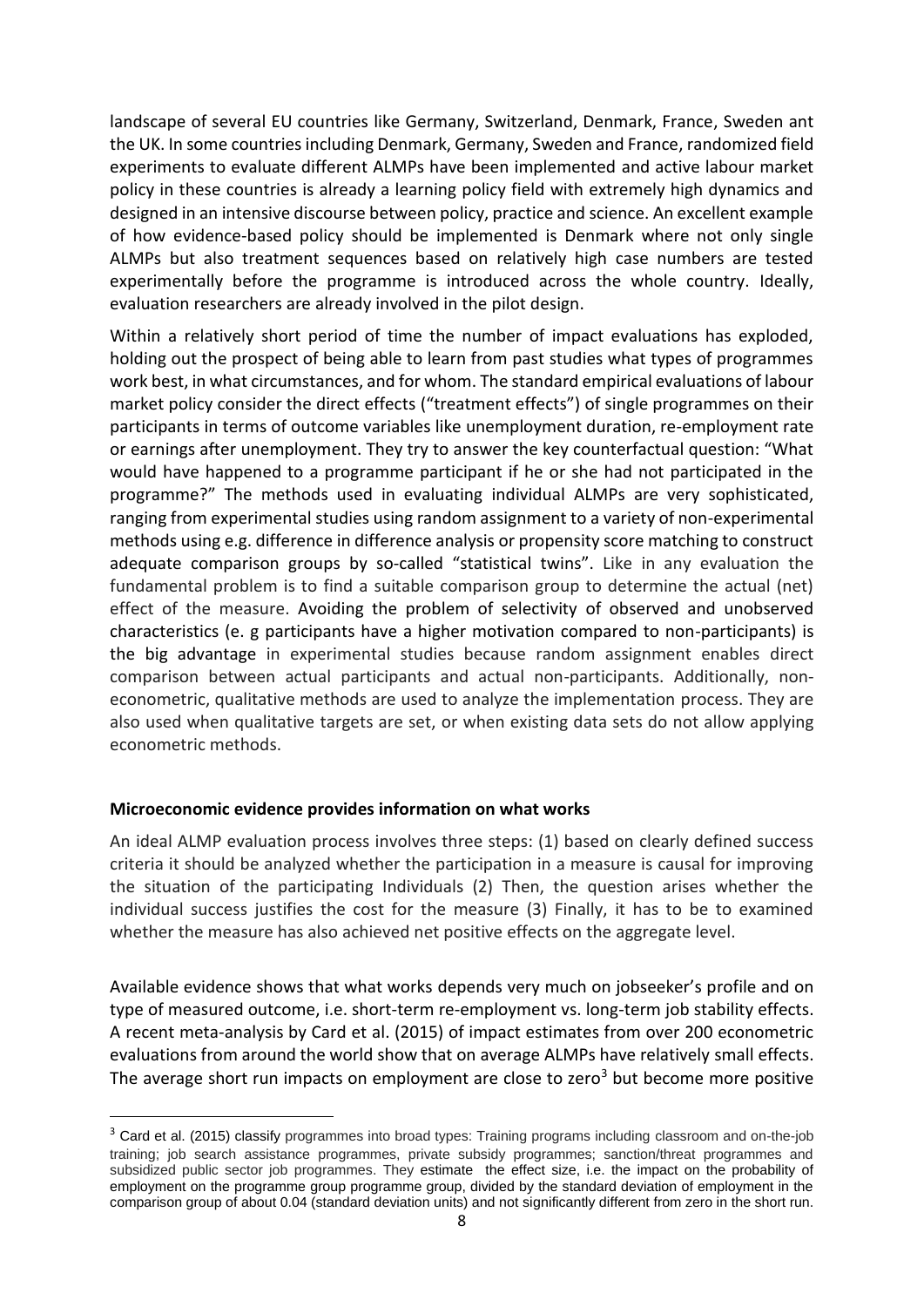2-3 years after completion of the programme. The overall assessment of the evidence shows that the effectiveness and the time profile of impacts depends very much on the type of programme. Whereas activating "work first" style job search assistance and sanction/threat programmes<sup>4</sup> tend to have larger short term effects, human capital style training and private sector employment subsidies programmes have small short term impacts but have larger gains in the medium or longer run. Public sector employment programmes have negligible, or even negative programme impacts at all time horizons.

Interestingly, active labour market programs are more likely to show positive impacts in a recession. The metza analysis by Card et al. (2015) find suggestive evidence that human capital programmes like long-term job training measures or private employment subsidies are particularly effective in a recessionary climate.The interpretation of this result suggests on the one hand, that the larger pool of (long-term) unemployed in a recession allows for a better match between participants and programmes. On the other hand, the opportunity costs of missing job search efforts during programme participation, the so-called "lock-in" effects, are lower in a recession.

Most evaluation studies also find systematic heterogeneity across participant groups, with larger impacts for females and participants who enter from long term unemployment but lower impacts for younger people below the age of 25 and older workers. For young people with relatively low skills and little labour market experience labour market institutions like strict employment protection legislation or a high minimum wage constitute barriers to enter the labour market which might adversely affect the success of ALMPs. There is, however, no clear picture on the relationship between the effectiveness of ALMP and labour market institutions like employment protection or minimum wages as it is empirically difficult to analyse such relationships. The empirical identification of casual links is hardly possible as regulations change only slowly over time. But Kluve (2013) for example highlights that it's reasonable to assume that a high employment protection might correlate with lower ALMP effectiveness.

#### **The Impact of ALMPs on aggregate unemployment and employment**

Active labour-market policy not only affects the labour-market success of participants. Due to indirect effects (substitution, displacement and deadweight effects) they might also affect the job perspectives of non-participants. Hence, even if ALMP programmes have a positive effect for the participants, this does not mean that ALMP improves the labour-market situation as a whole. Compared to the large body of micro-econometric evaluation studies the number of aggregate impact studies taking indirect effects of ALMPs into account is rather small. In the case of aggregate impact analysis, the counterfactual question is: "What would have happened to a macroeconomic outcome variable if the intensity and mix of ALMP had been different?" There are only few experimental studies testing for indirect effects as the application of an experimental framework is usually limited to rather small number of

<sup>1</sup> The average medium run effect size, by comparison, is 0.12 while the average longer run effect size is 0.19 and both are highly significant.

<sup>4</sup> If participation in long-term programmes is made compulsory this may have a "motivation" or threat effect encouraging people to find work before programme participation starts.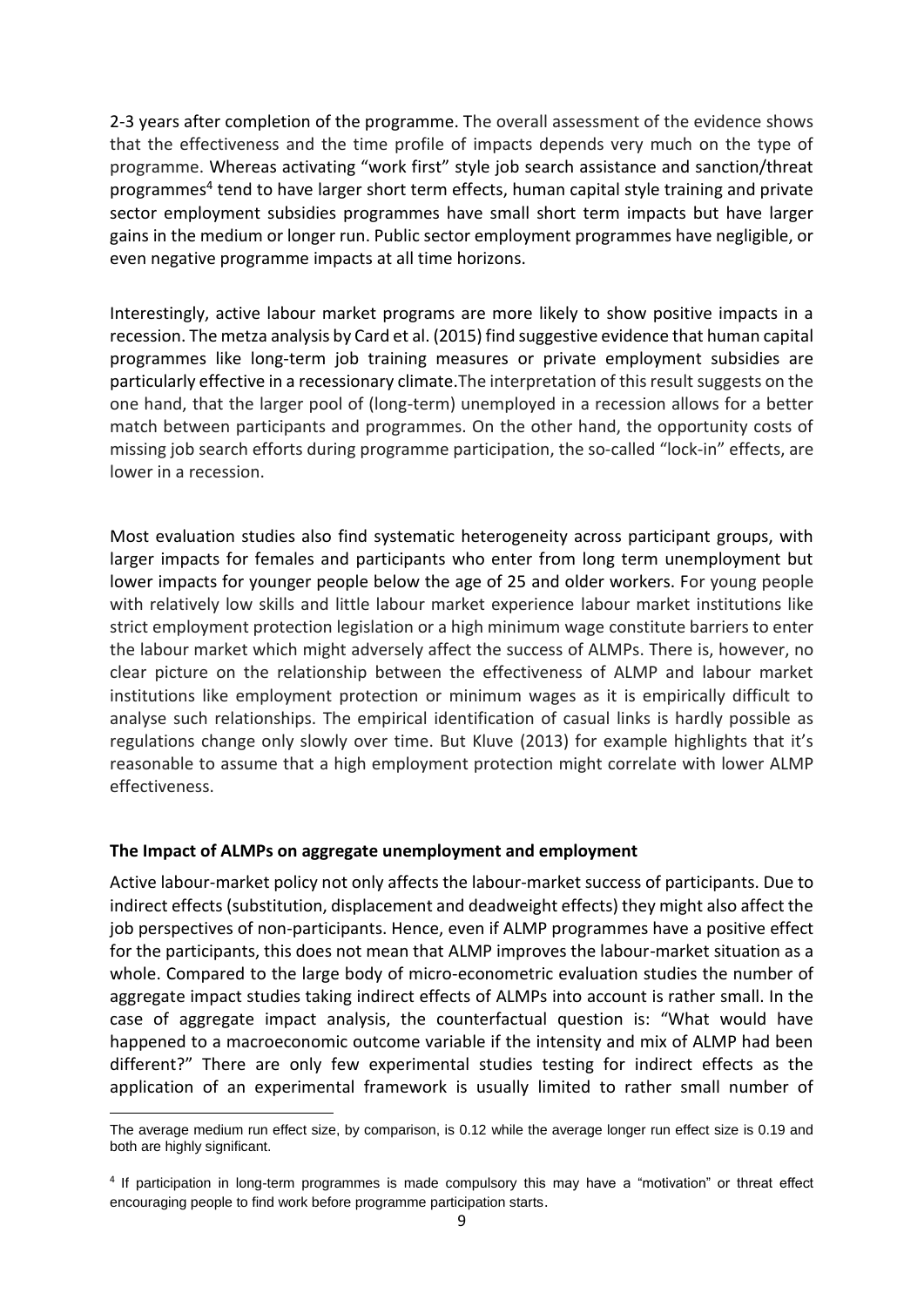participants or to a particular group among the job-seekers. One of the larger programmes based on an experimental design is an assistance programme for young college-educated jobseekers in France which was evaluated by Crépon et al. (2013). To control for different programme intensity across regions, the authors randomly draw the proportion of job-seekers to be assigned to the programme for each regional labour market. Afterwards, they randomly assign the eligible job seekers to the programme according to these proportions. As the results show, the labour-market outcomes of the non-treated differ with regard to the programme intensity in a region. This provides evidence of indirect effects of the programme. Displacement effects have also be found in a large scale experimental Danish programme on intensive counselling and job search assistance. While the group of participants improved their employment probability it decreased in the control group (Gautier et al. 2012).

Non-experimental approaches to examine the aggregate effects of ALMPs usually use the variation in ALMP across cross sectional units and time to identify the aggregate effect of ALMP by means of a regression model. Several studies exist which focus on a cross section of different countries. This approach typically relies upon cross-country econometric analysis based essentially on large panel data sets as described above in the chapter on labour market institutions. The hypothesis being tested in this literature is that effective ALMPs can reduce the structural unemployment rate. However, this approach has the disadvantage that programmes and labour-market institutions are very heterogeneous between countries, which makes generalized conclusions on the role of ALMPs rather difficult.

A more promising approach appears is to use the regional variation in ALMP in a particular country to construct the counterfactual situation. These studies examine whether ALMP affects the matching rate as the matching efficiency is often regarded as the primary contribution of ALMP in reducing the number of unemployed and increasing the number of employees. The results from empirical studies that follow a regional approach are rather mixed. The aggregate impact of ALMP on the matching process differs both by programme type as well as between countries. Further, numerous of these studies fail to find a significant effect of ALMPs. ALMP improves the regional matching process when using an approach which differentiates the programme participants between those currently participating and former programme participants to account for differences in their search effectiveness ("lock-in effect"). Wapler et al. (2014) find for Germany that a higher share of former programme participants leads to an increase of the regional matches. However, this effect varies largely between different types of programmes. Positive effects occur for long-term vocational training and wage subsidies as well as for in-firm training measures. The results also show that the effect of the different programme types depends to some extent on the regional labourmarket situation.

#### **From active to activating labour market policies**

In standard empirical ALMP evaluations only direct effects of single programmes on their participants are considered. However, single ALMP evaluations might fail to capture important aspects of real-world labour market policy. These are essentially policy strategies defined by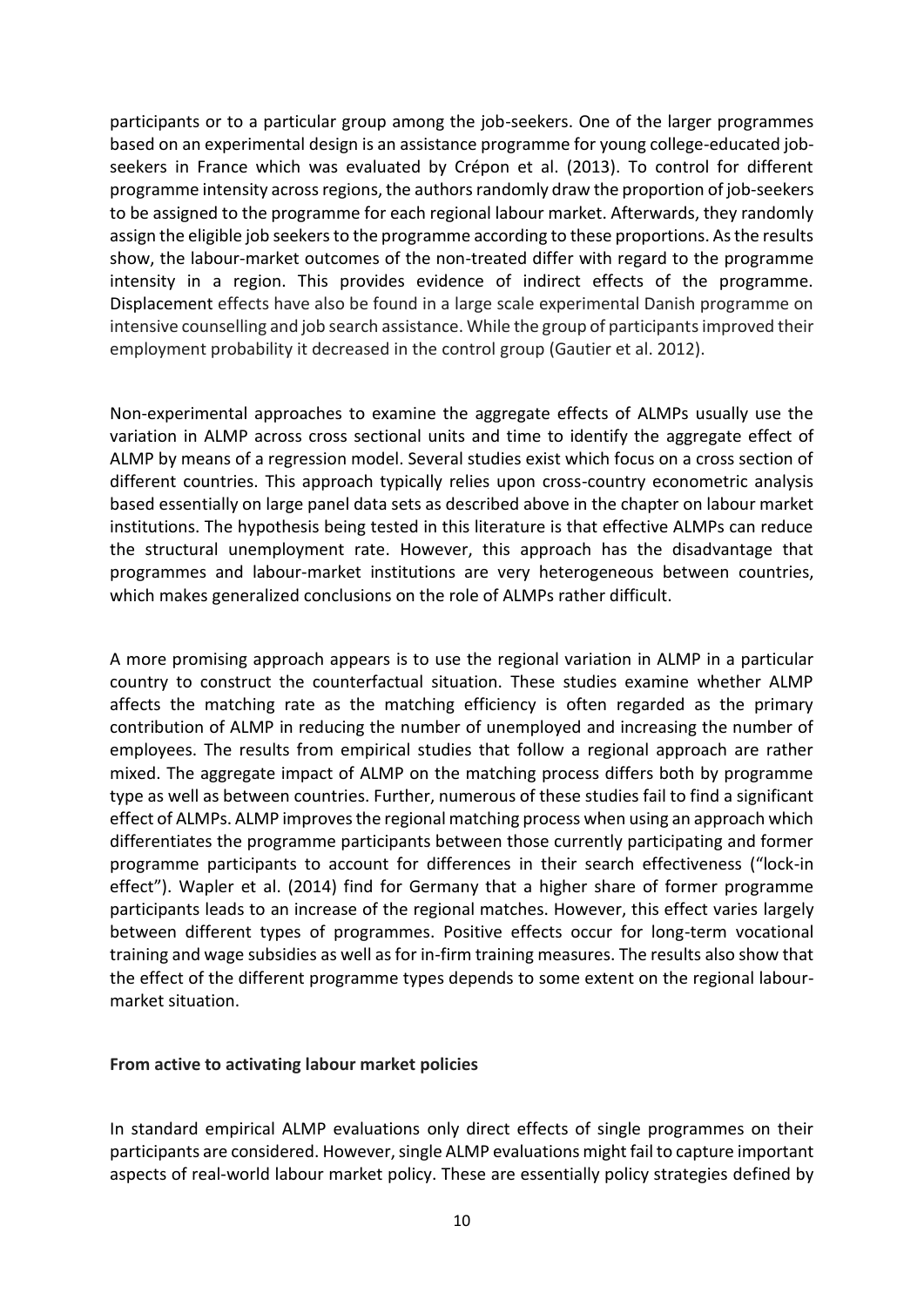policymakers and public employment service (PES) authorities as well as ALMPs implemented by caseworkers with discretionary powers.

Since the late 1990s/early 2000s the framework for delivering ALMPs has changed in many countries. ALMPs are embedded since then in an activation framework favouring a combination of supportive and demanding policies (Eichhorst et al., 2008). In the context of activing labour market policies benefit receipt has been made conditional upon job search activities and/or participation in ALMP scheme. The concept of "activation" has evolved over time in the light of both, the theoretical understanding of the interactions between benefit systems, labour market institutions and active labour market policies and detailed reviews of different countries' experiences<sup>5</sup>. Activation regimes differ greatly in their scope and intensity across EU countries, reflecting their different starting points, histories, institutional settings and cultures. But they all involve different combinations of job-search monitoring, benefit conditionality and referral to ALMPs. However, findings from different countries show consistently, that ALMP in an activating framework works best for those benefit recipients who are relatively job-ready. How best to extend activation approaches to benefit recipients of working age who are not as close to the labour market as the typical recipient of UI benefits (e.g. chronic unemployed, recipients of long-term sickness/disability benefits) is an open question.

A country's "activation regime" might in general affect the effectiveness of single ALMPs, at least indirectly. Arni et al. (2015) advocate to evaluating the effectiveness of labour market policy as *a system* to get a consistent picture on the effects within national unemployment insurance and welfare systems as several labour market policy programmes run at once following national or even regional or local policy strategies. They propose to take into account a "regime effect" which acts over and beyond single treatments. Regime effects can be operationalized, for example, by how intensively implementers (caseworker or PES agencies) are applying different levels of strictness and punitive policies (sanctioning) or different frequencies of supportive policy types (assistance and guidance). Using Swiss data, the authors demonstrate that considering regime effects can change the assessment of the total effect of certain types of policies on individual labour market outcomes.

## **Evaluation example: Do lower caseloads improve the effectiveness of ALMPs?**

**.** 

Why is it that some caseworkers seem to be more effective than others? One explanation might be that it depends on a case worker's allocation and referral practices to ALMPs (Lagerström 2011). Another potentially important factor for differences is the caseload, i.e. the ratio of caseworkers to unemployed clients as it dictates how much time and effort a caseworker can devote to each client. More intensive services should improve the employability of the unemployed individuals, diminish and overcome their integration deficits, place them into regular jobs, and stabilize the newly established employment relationships. The question whether lower caseloads improve the effectiveness of ALMPs was tested in a

<sup>&</sup>lt;sup>5</sup> The general trend towards activation has been one of the major issues in welfare and labour market reforms in Europe and the US in the last two decades. In the 1990s and early 2000s, the OECD and the European Commission encouraged member countries to implement *effective* activation strategies for the unemployed, arguing that the evidence showed that they would help cut unemployment and boost employment (Martin, 2014).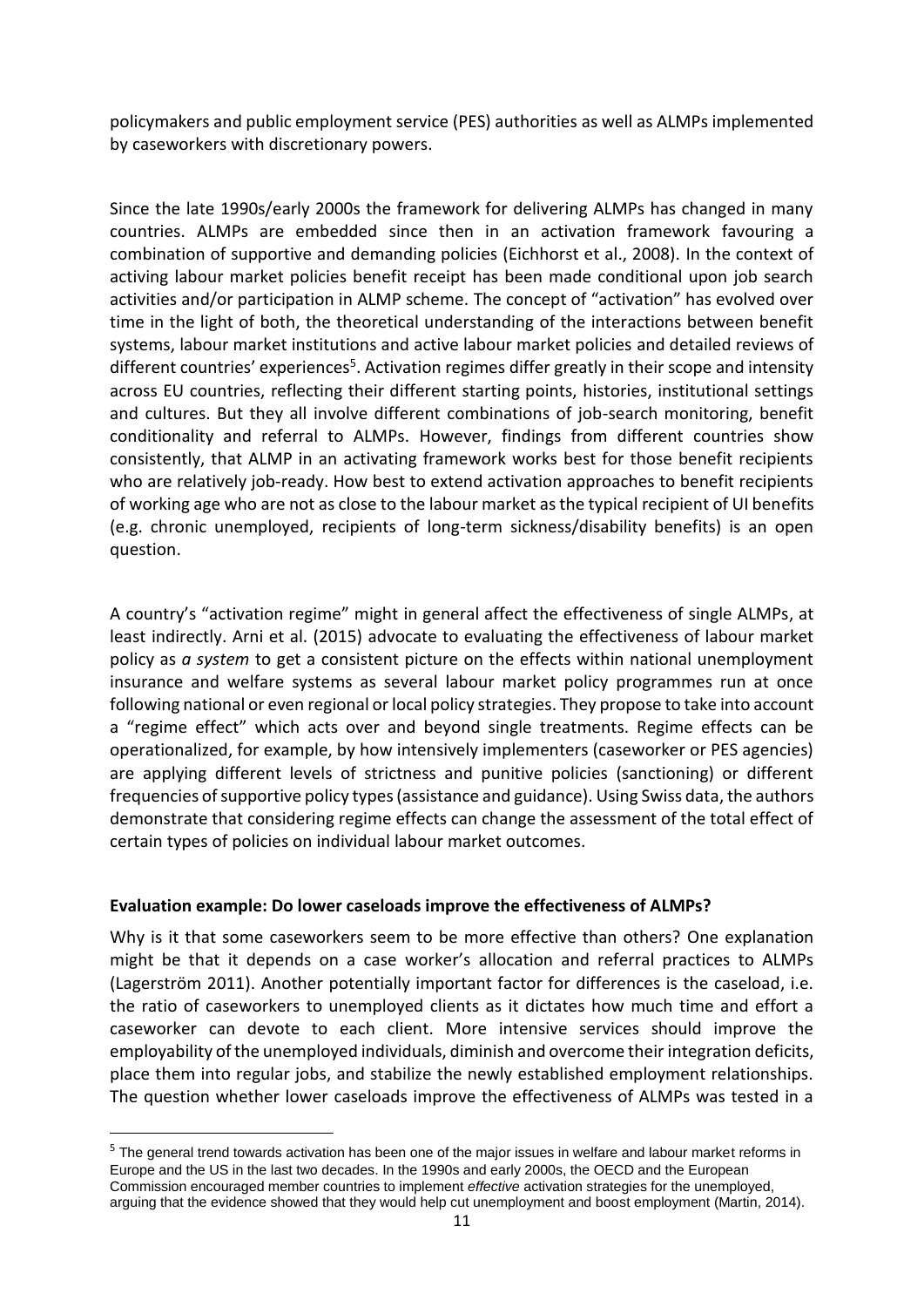large-scale pilot project of Germany's employment offices. The ratio of caseworkers to unemployment insurance benefit recipients was set to 1:40 in 14 pilot offices, while it was about 1:100 in the non-participating offices. To evaluate the pilot project qualitative and quantitative methods were used.

The quantitative impact study of the pilot by Hainmüller et al. (2016) is based on a quasiexperimental approach. To generate a situation the close as possible to an experimental design to identify causal effects of the model project, quasi-experimental control groups are constructed via matching methods where both, each participating PES office and each unemployed in the pilot offices were matched with an non-participating PES office or unemployed ideally similar in all important characteristics. To isolate the causal effects of the caseload decrease on several outcomes, a combination of matching and difference-indifferences estimators was applied. Three outcome variables were used to measure the effect of lowering the caseload on the local unemployment rate, the duration of local unemployment, and the local re-employment rate respectively. To measure the outcomes on these indicators administrative data for each employment office have been used. The evaluators also conducted various robustness checks to corroborate the main findings, including placebo tests for differential trends in the pre-program period. Moreover, two intermediate outcomes were considered (sanction rates and number of new vacancies registered) to shed light on the potential causal mechanisms through which caseload affects outcomes. It's to assume that the approaches caseworkers use, i.e. the mix of supportive (counselling) and punitive (monitoring and sanctions) elements, to activate their clients matter for the return to work. Finally, an analysis of the cost effectiveness of the pilot program was conducted.

The pilot project led to more proactive behaviour in participating offices and thus to an improvement in the performance of participating local employment offices. Lowering of caseloads resulted in a decrease in individual unemployment spells by 10 days. The mechanisms through which the observed effects were brought about was analysed In a qualitative analysis (Hofmann et al., 2012). Based on semi-structured interviews with caseworkers and managers the qualitative analysis looked at the dominant use of the additional capacities. Three dominant orientations were identified. In the first group, the focus was on job-seekers by enforcing both, promoting (counselling) and demanding (sanctioning) activities. Compared to the control group, pilot offices imposed more sanctions on clients with low search efforts. In the second group they registered more new vacancies and in the third group of agencies, the focus was on optimizing internal organizational processes. A cost benefit analysis showed that the costs of hiring additional case workers were offset by benefit savings after ten months.

To test if intensified services also work for the hard-to-place unemployed a randomized field experiment was designed to obtain deeper insights into the effectiveness of public compared to private provision of intensive placement services. The experiment was conducted in two German labour-market agencies during the years 2009 and 2010. The regular caseworkers were instructed to randomly assign individuals profiled as hard to place into two groups. After randomization, the control group was transferred to a private placement agency (the default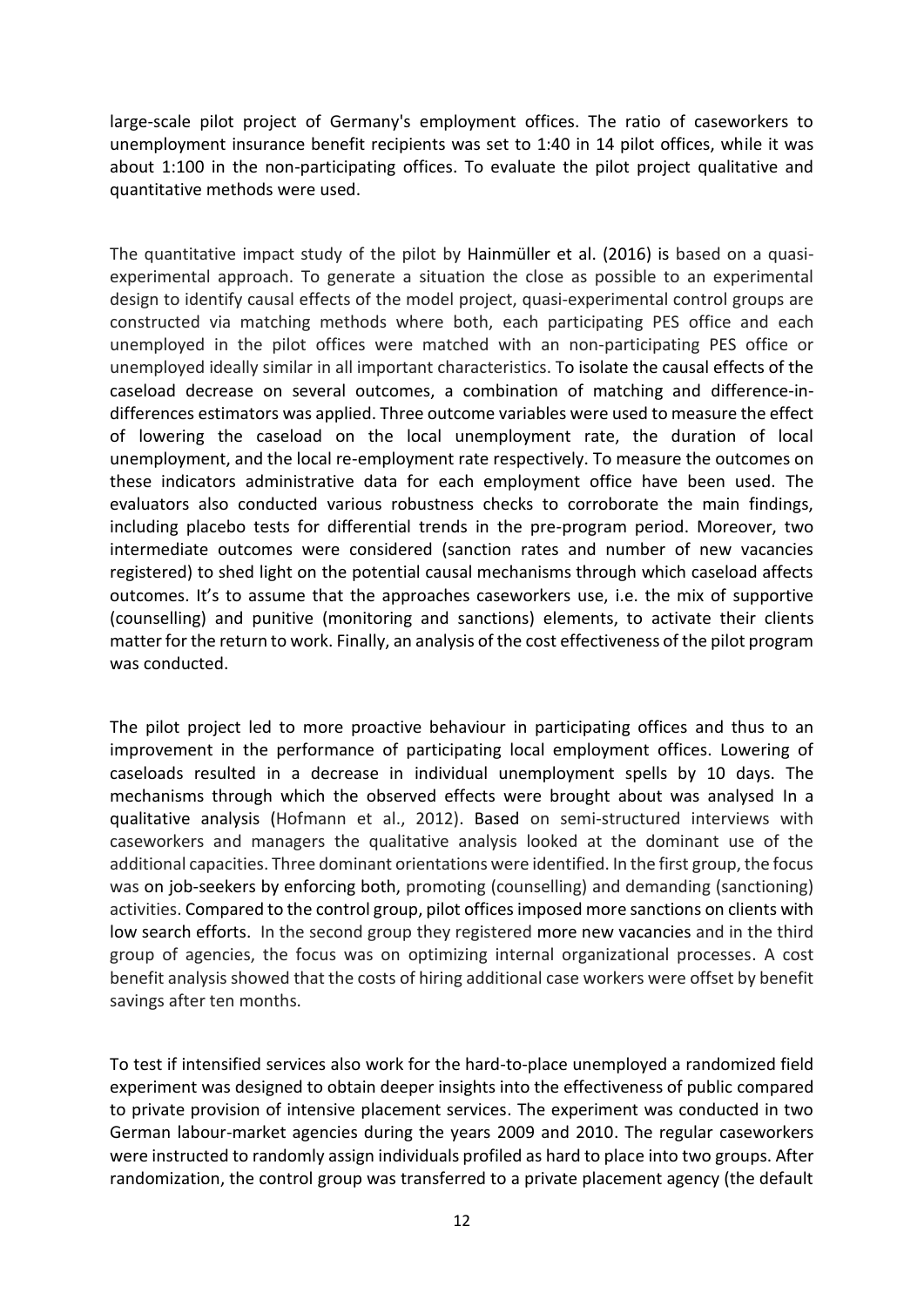procedure), whereas the treatment group was immediately sent to a special internal team within the particular agency. The random assignment was based on a computer program that was developed by the PES for evaluation purposes. An important aspect of the experiment was a low caseload (1:40) in the newly introduced teams and case workers got more discretion in how to provide services and in how to allocate their time to different tasks more flexibility and discretion by case worker. For the use of active labour-market measures, the teams were provided with a fixed budget of around €600 per unemployed person. Both groups received intensive placement services for a period of approximately eight months. The internal teams provided individual counselling and also in-house training and they also helped the unemployed cope with problems not directly related to the labour market, such as familyrelated, financial, and health problems.

For the evaluation, the results from the randomization computer programme were stored in a central database and matched with administrative information on periods of registered job searches, registered unemployment, participation in labour-market programmes, employment features, cut-off periods from benefits and features of the contracted out programme from process-generated research data files. The effectiveness of the counselling and placement services were measured by three main outcome variables that capture different aspects of successful placements: Registered unemployment during the 18 months after assignment, regular employment during the 18 months after assignment and not being registered as unemployed or employed, which in most cases is a result of withdrawal from job quality was measured by accumulated earnings during the 18 months after the assignment.

The experiment resulted in fewer days in unemployment and (to a lesser degree) more days in regular employment for unemployed individuals assigned to in-house services. In the short run, internal services were thus more effective in reducing unemployment than an assignment to private services. By the end of our observation period, the differences in the shares of those in unemployment and employment more or less vanished. Thus, the (additional) effect of internal intensive services was not sustainable in the medium run. Only approximately onethird of the difference in days spent in unemployment resulted from additional days of employment, and daily wages were (insignificantly) lower for those assigned to the internal teams. This implies that the in-house teams were more successful in encouraging individuals to deregister from unemployment (at least in the short run) or to take up lower-paid jobs. The evaluation focused on direct effects of the experiment; indirect effects were not considered. Indirect effects might occur, for instance, through a "crowding out" of unemployed individuals who were not hard to place. A basic fiscal cost-benefit analysis was conducted by comparing the estimated costs of intensive placement services, unemployment benefit expenditures, and estimated contributions to unemployment insurance during our observation period of 1.5 years. The analysis found an advantage of in-house services of approximately €560 and €310 per capita for Agencies 1 and 2, respectively (Krug and Stephan 2016).

The outcomes of the two experimental pilots led to a new service offer INGA (In-house intensified service delivery) in all German PES agencies. The new provision of intensified services (caseload 1:65) for unemployed with "complex profiles" seems to be efficient. The additional costs for more caseworkers are regularly fully compensated by benefit savings due to shorter unemployment spells compared to unemployed with similar characteristics in a reference group receiving regular PES services.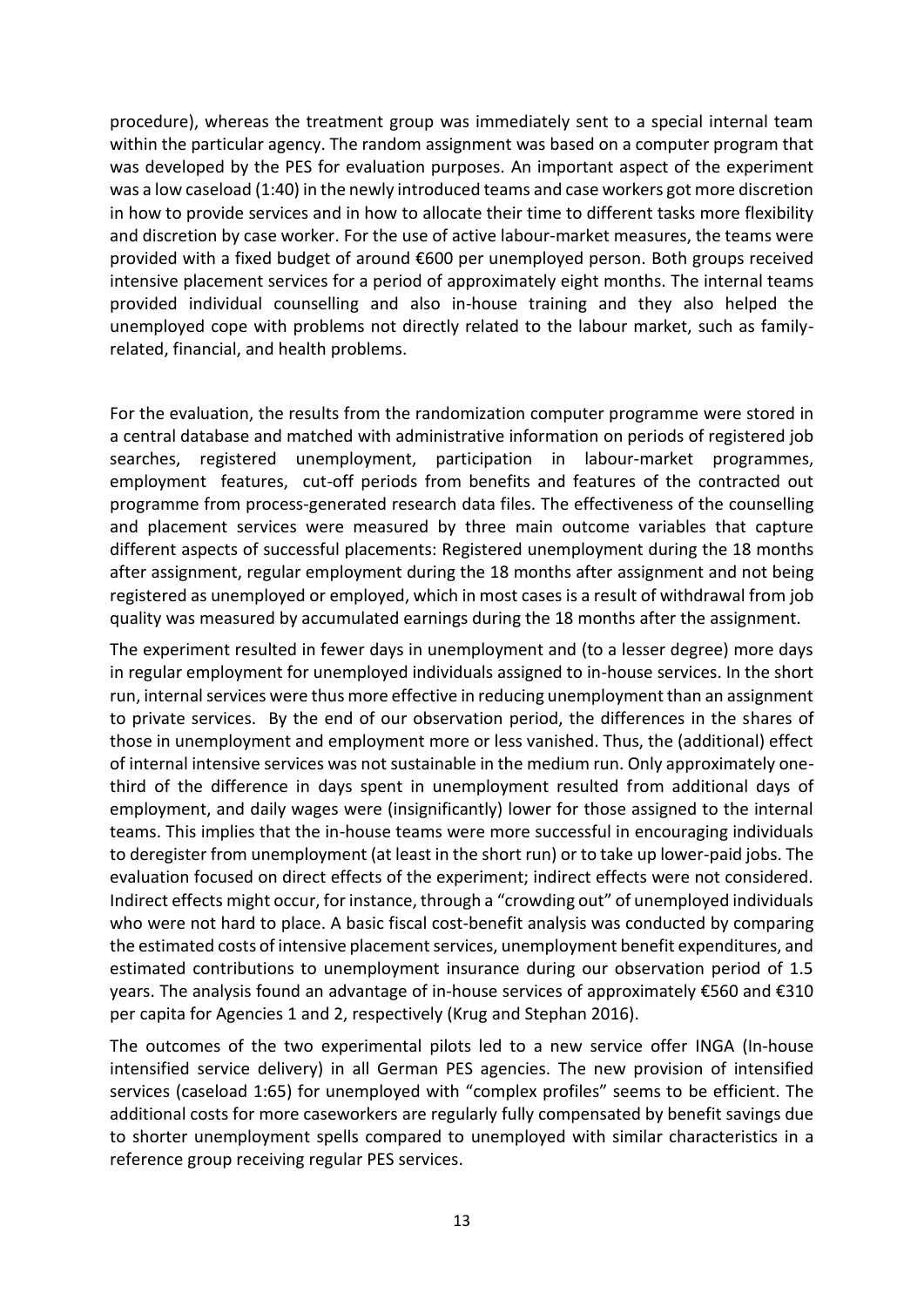#### **Conclusion**

Over the last two or three decades, both macro and micro studies have greatly improved our understanding of labour market institutions. Methodological developments and the supply of better data have contributed to this. At the same time, empirical evidence has also influenced the design of labour market reforms themselves, not least in the area of active labour market policies and activation. We have learned a lot about the interdependence of policies and the crucial role of interactions that need to be observed when trying to influence the functioning of labour markets. While the broader institutional setup of labour markets, comprising wage setting, the tax-benefit system, employment protection or training regimes plays an important role with respect to employment and unemployment rates, well-designed active labour market policies can also make a positive difference. However, short run effects of ALMP measures are rather low and active labour market policy can only contribute little to reduce structural unemployment.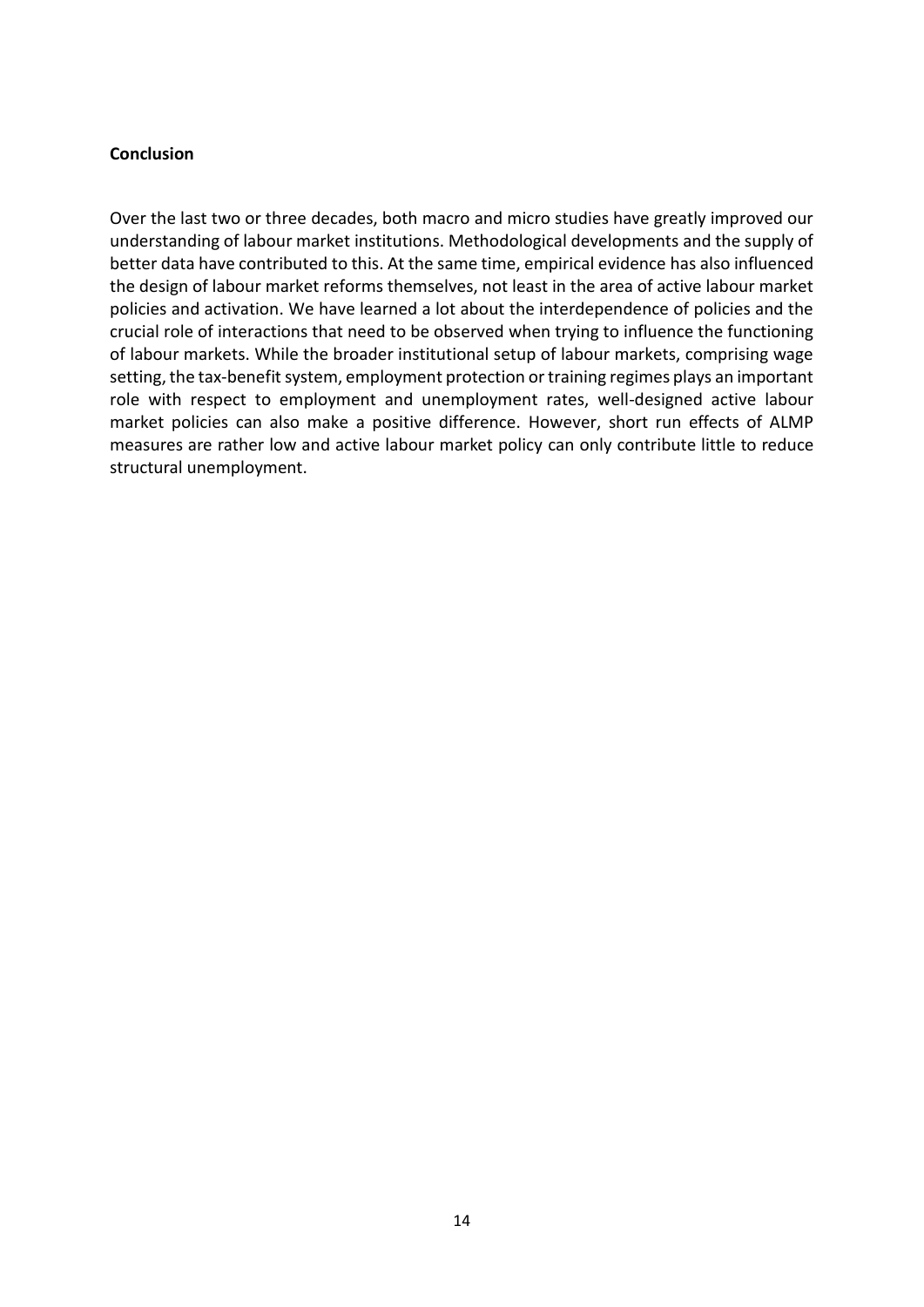#### **References**

Arni, P., Lalive, R., and G. J. van den Berg (2015): Treatment versus regime effects of Carrots and Sticks. IZA Discussion Paper 9457. Bonn.

Baccaro, L. and D. Rei (2007): Institutional Determinants of Unemployment in OECD Countries: Does the Deregulatory View Hold Water? [International Organization,](http://journals.cambridge.org/action/displayJournal?jid=INO) Vol. 61 / Issue 03, July 2007, 527-569.

Bassanini, A. and R. Duval (2006): Employment Patterns in OECD Countries: Reassessing the Role of Policies and Institutions. OECD Social, Employment and Migration Working Paper 35. Paris.

Berton, F., F. Devicienti and L. Pacelli (2011): Are temporary jobs a port of entry into permanent employment? Evidence from matched employer-employee. International Journal of Manpower, 32(8), 879-899, November.

Blanchard, O. and A. Landier (2002): The Perverse Effects of Partial Labour Market Reform: Fixed-Term Contracts in France. The Economic Journal 112, 214-244.

Blanchard, O. and J. Wolfers (2000): The Role of Shocks and Institutions in the Rise of European Unemployment: The Aggregate Evidence. Economic Journal, Vol. 110 (March 2000): 1-33.

Boockmann, B. and T. Hagen (2008): Fixed-term contracts as sorting mechanisms: Evidence from job durations in West Germany. Labour Economics 15, 984-1005.

Card, D., Kluve, J. and A. Weber (2015): What Works? A Meta Analysis of Recent Active Labor Market Program Evaluations. IZA Discussion Paper 9236. Bonn.

Crepón, B., Duflo, E., Gurgand, M., Rathelot, R. and P. Zamora (2013): Do Labor Market Policies have Displacement Effects? Evidence from a Clustered Randomized Experiment", Quarterly Journal of Economics*, 128(2).*

D'Addio, A.C. and M. Rosholm (2005): Exits from temporary jobs in Europe: A competing risks analysis. *Labour Economics*, 12 (4), 449 – 468.

Eichhorst, W. (2014): Fixed-term contracts. IZA World of Labor.

Eichhorst, W., Feil, M.T. and C. Braun (2008): What have we learned? Assessing labor market institutions and indicators. IZA Discussion Paper 2208. Bonn.

Eichhorst, W., Marx, P. and C. Wehner (2016): Towards more Flexicure Labor Markets? IZA Discussion Paper 9863. Bonn.

Eichhorst, W., Kaufmann, O., Konle-Seidl, R. and H.-J. Reinhard (2008): Bringing the Jobless into Work? An Introduction to Activation Policies. In: Eichhorst/Kaufmann/Konle-Seidl (ed.): Bringing the Jobless into Work? Experiences with Activation Schemes in Europe and the US. Springer, Berlin and Heidelberg.

Gash, V. (2008): "Bridge or Trap? Temporary workers' transition to unemployment and to the standard employment contract". *European Sociological Review* 24(5), 651-668.

Gautier, P., Mueller, P., van der Klaauw, B., Rosholm, M. and M. Svarer. (2012): Estimating Equilibrium Effects of Job Search Assistance, IZA Discussion Paper 6748. Bonn.